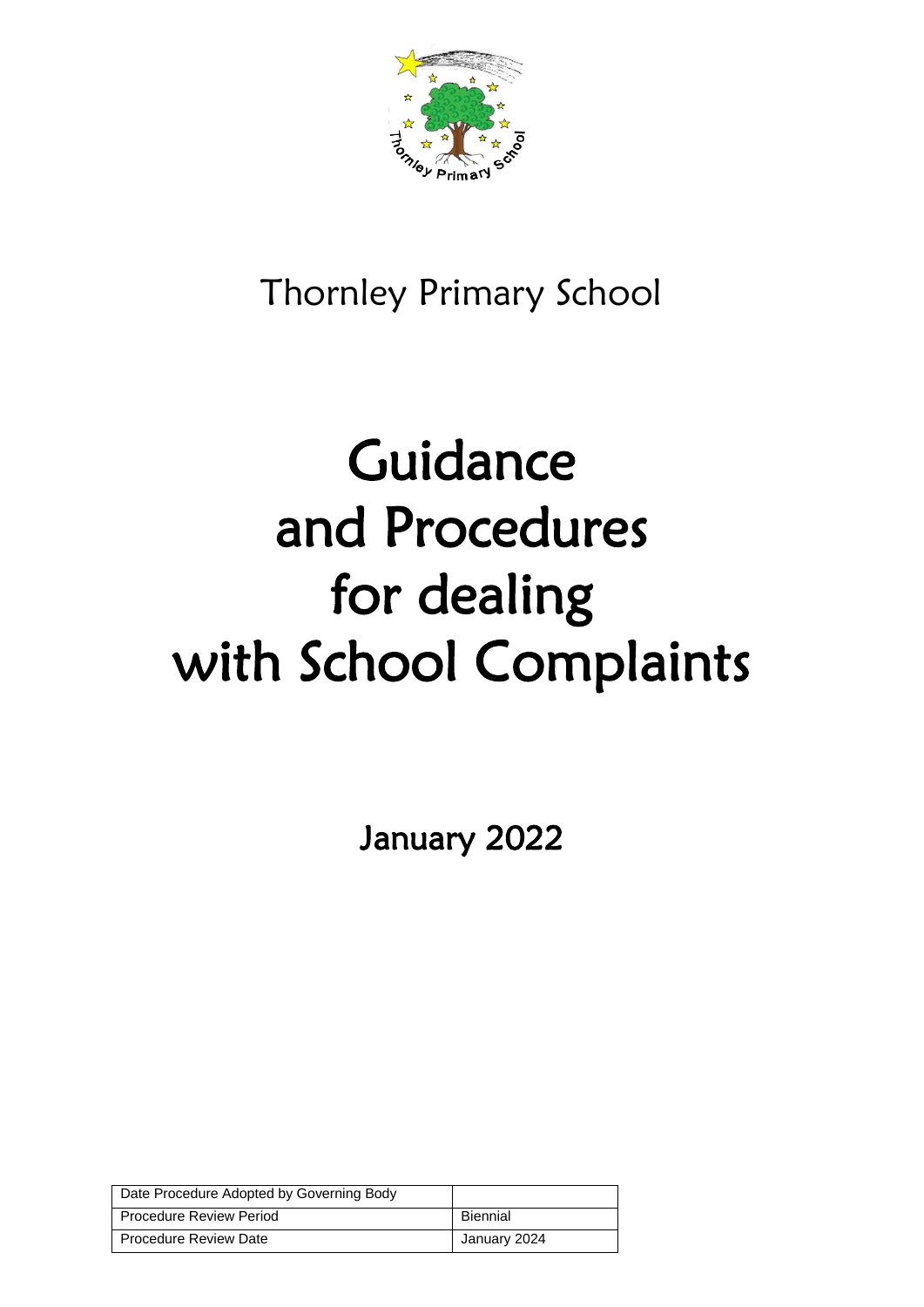#### **Who can make a complaint?**

This complaints procedure is not limited to parents or carers of children that are registered at the school. Any person, including members of the public, may make a complaint to Thornley Primary School about any provision or services that we provide. Unless complaints are dealt with under separate statutory procedures (such as appeals relating to exclusions or admissions), we will use this complaints procedure.

#### **The difference between a concern and a complaint**

A concern may be defined as '*an expression of worry or doubt over an issue considered to be important for which reassurances are sought'*.

A complaint may be generally recognised as *'an expression or statement of dissatisfaction however made, about actions taken or lack of action taken'.*

It is in everyone's interest that complaints are resolved at the earliest possible stage. Many issues can be resolved informally, without the need to follow the formal stages of the complaints procedure. Thornley Primary School takes concerns seriously and will make every effort to resolve the matter as quickly as possible.

We understand however, that there are occasions when people would like to raise concerns formally. In this case, Thornley Primary School will attempt to resolve the issue internally, through the stages outlined within this complaints procedure.

#### **How to raise a concern or make a complaint**

A concern or complaint can be made in person, in writing or by telephone. They may also be made by a third party acting on behalf of a complainant, as long as they have appropriate consent to do so.

Concerns should be raised with either the Class Teacher or Head Teacher. If the issue remains unresolved, the next step is to make a formal complaint.

Complainants should not approach individual Governors to raise concerns or complaints. They do not have the power to act on an individual basis and it may prevent the complaint being considered at Stage 2 of the procedure.

Complaints against school staff (except the Head Teacher) should be made in the first instance, to the Head Teacher via the School Office. Please mark them as 'Private and Confidential'.

Complaints that involve, or are about the Head Teacher, should be addressed to the Chair of Governors, either via the School Office or the School and Governor Support Service, Children and Young People's Services, County Hall, Durham, DH1 5UJ, telephone 03000262921. Please mark them as 'Private and Confidential'.

Complaints involving the Chair of Governors, any individual Governor or the whole Governing Body should be addressed to Advice and Clerking Lead, School and Governor Support Service, Children and Young People's Services, County Hall, Durham, DH1 5UJ, telephone 03000 262921. Please mark them as 'Private and Confidential'.

A template complaint form is included at the end of this procedure for your ease of use. If you require help in completing the form, please contact the School Office. You can also ask third party organisations such as the Citizens Advice to help you.

In accordance with equality law, we will make reasonable adjustments if required, to enable complainants to access and complete this Complaints Procedure. For instance, providing information in alternative formats, assisting complainants in raising a formal complaint or holding meetings in accessible locations.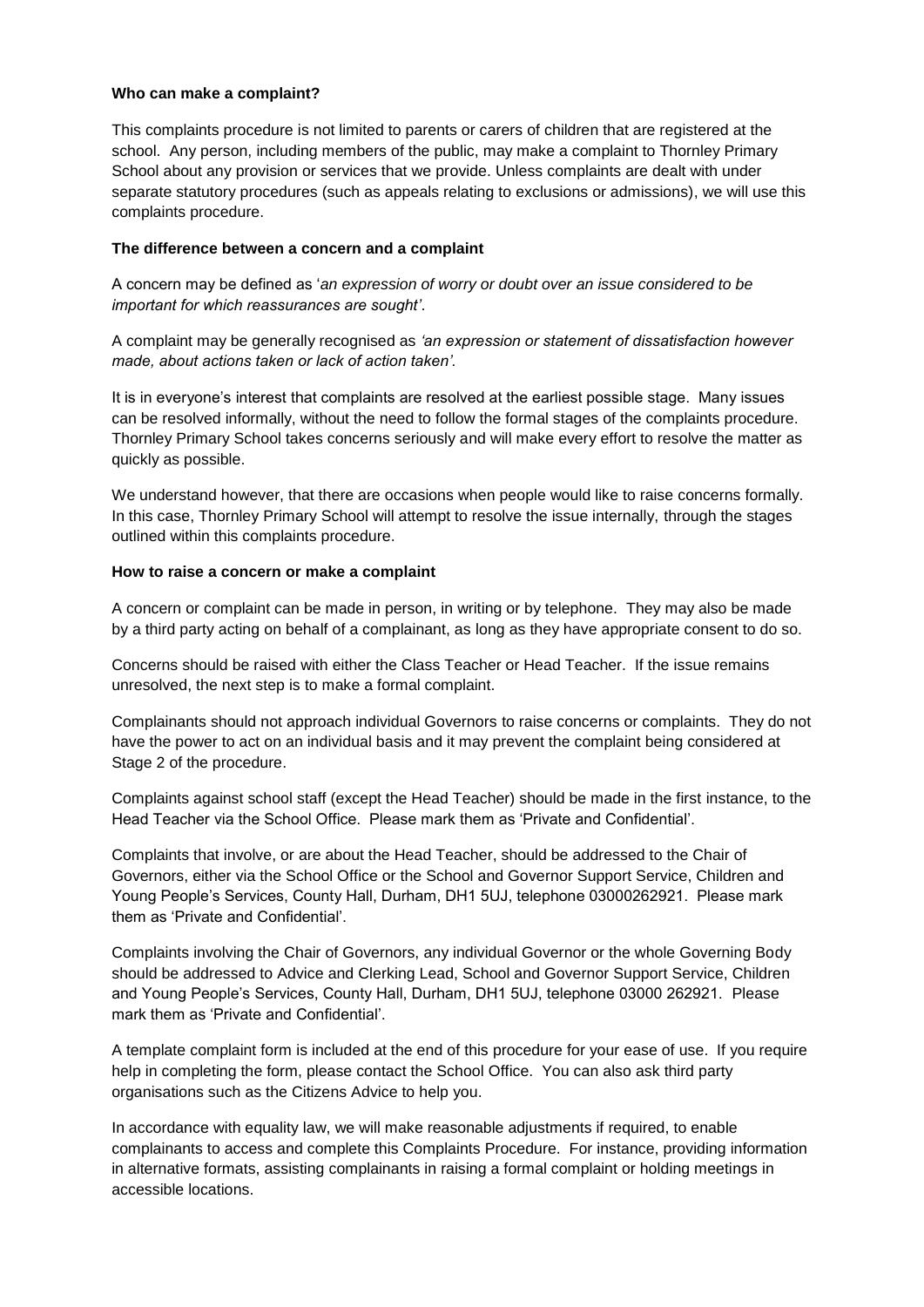#### **Anonymous complaints**

Anonymous complaints will not normally be investigated. However, the Head Teacher or Chair of Governors, if appropriate, will determine whether the complaint warrants an investigation.

#### **Timescales**

The complaint must be raised within three months of the incident or, where a series of associated incidents have occurred, within three months of the last of these incidents.

#### **Complaints received outside of term time**

We will consider complaints made outside of term time, to have been received on the first school day following the holiday period.

#### **Scope of this Complaints Procedure**

This procedure covers all complaints about any provision of community facilities or services by Thornley Primary School, other than complaints that are dealt with under statutory procedures, including those listed below.

| <b>Exceptions</b>                                             | <b>Who to Contact</b>                                                                                                                                                                                                                                                                                                                                                                                                                                        |
|---------------------------------------------------------------|--------------------------------------------------------------------------------------------------------------------------------------------------------------------------------------------------------------------------------------------------------------------------------------------------------------------------------------------------------------------------------------------------------------------------------------------------------------|
| <b>Admissions to Schools</b>                                  | Concerns about admissions should be raised with the School<br>Places and Admissions Team, Children and Young People's<br>Services, Durham County Council, County Hall, Durham, DH1<br>5UJ. Telephone 03000 265896 E-Mail<br>schooladmissions@durham.gov.uk                                                                                                                                                                                                   |
| Education, Health and Care<br>(EHC) assessments and plans     | Concerns about Education, Health and Care assessments and<br>plans should be raised with the SEND Casework Team, Children<br>and Young People's Services, Durham County Council, County<br>Hall, Durham, DH1 5UJ Telephone 03000 265878 E-Mail<br>SENcaswork@durham.gov.uk                                                                                                                                                                                   |
| Matters likely to require a Child<br>Protection Investigation | Complaints about child protection matters are handled under our<br>Child Protection and Safeguarding Policy and in accordance with<br>relevant statutory guidance. If you have concerns that there is a<br>potential risk of harm to a child or children, such as a risk<br>presented by a family member or a person not in a formal position<br>of trust, you may wish to contact 'First Contact' on telephone<br>03000 267979 or e-mail scd@durham.gov.uk. |
|                                                               | If you have concerns regarding allegations of harm or possible<br>harm caused by a person in a position of trust, you may wish to<br>contact the Local Authority Designated Officer (LADO) who has<br>local responsibility for safeguarding. Contact Sharon Lewis,<br>LADO, Children and Young People's Services, Durham County<br>Council, County Hall, Durham, DH1 5UJ Telephone 03000<br>268835 or 07557081908 E-Mail sharon.lewis@durham.gov.uk          |
|                                                               | If you have concerns that a child or children may be suffering or<br>at risk of harm, but your concerns do not fit into either of the<br>above categories, you should contact the Pupil Placement and<br>Education Safeguarding Manager, Children and Young People's<br>Services, Durham County Council, County Hall, Durham, DH1<br>5UJ Telephone 03000 265908 or 0755708908 E-Mail<br>ian.shanks@durham.gov.uk                                             |
| Exclusion of children from<br>school                          | Advice regarding your child's exclusion from school should be<br>sought from the Inclusion and Alternative Provision Co-ordinator,                                                                                                                                                                                                                                                                                                                           |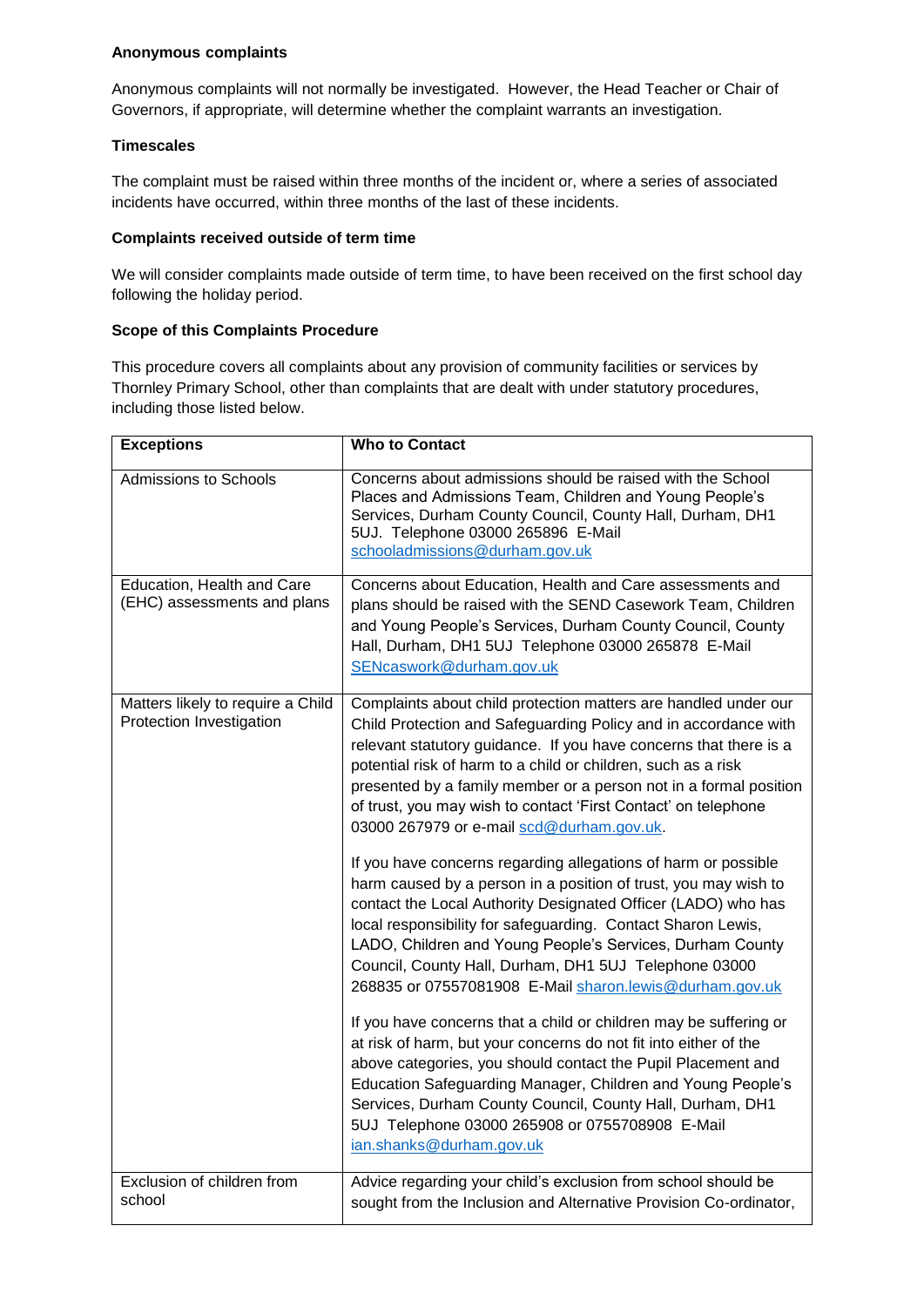|                                                                                                                 | Children and Young People's Services, Durham County Council,<br>County Hall, Durham, DH1 5UJ Telephone 03000 265903<br>Further information about raising concerns about exclusion can<br>be found at www.gov.uk/school-discipline-exclusions/exclusions<br>Complaints about the application of the Behaviour Policy can be<br>made through the school's complaints procedure.                                                        |
|-----------------------------------------------------------------------------------------------------------------|--------------------------------------------------------------------------------------------------------------------------------------------------------------------------------------------------------------------------------------------------------------------------------------------------------------------------------------------------------------------------------------------------------------------------------------|
| Whistleblowing                                                                                                  | We have an internal whistleblowing procedure for all of our<br>employees, including temporary staff. The Secretary of State for<br>Education is the prescribed person for matters relating to<br>education for whistleblowers who do not want to raise matters<br>direct with their employer. Referrals can be made at<br>www.education.gov.uk/contactus.                                                                            |
|                                                                                                                 | Volunteer staff who have concerns about our school should<br>complain through the school's complaints procedure. You may<br>also be able to complain direct to the Local Authority or the<br>Department for Education, depending on the substance of your<br>complaint.                                                                                                                                                              |
| <b>Staff Grievances</b>                                                                                         | Complaints from staff will be dealt with under the school's internal<br>grievance procedures.                                                                                                                                                                                                                                                                                                                                        |
| <b>Staff Conduct</b>                                                                                            | Complaints about staff will be dealt with under the school's<br>internal disciplinary procedures, if appropriate. Contact the Head<br>Teacher or Chair of Governors (if the complaint involves the Head<br>Teacher). Complainants will not be informed of any disciplinary<br>action taken against a member of staff as a result of a complaint.<br>However, the complainant will be notified that the matter is being<br>addressed. |
| <b>Complaints about Services</b><br>provided by other providers<br>who may use school premises<br>or facilities | Providers should have their own complaints procedure to deal<br>with complaints about the service. Please contact them directly.                                                                                                                                                                                                                                                                                                     |
| Matters which are the<br>responsibility of the local<br>Authority                                               | Concerns should be raised with the Feedback Team, Durham<br>County Council, County Hall, Durham, DH1 5UQ Telephone<br>03000 269007.                                                                                                                                                                                                                                                                                                  |
| Matters in relation to the<br>Children and Young People's<br>Service                                            | Concerns should be raised with the Complaints Officer, Children<br>and Young People's Services, Durham County Council, County<br>Hall, Durham, DH1 5UJ Telephone 03000 265762 E-Mail<br>CYPSComplaints@durham.gov.uk                                                                                                                                                                                                                 |
| National Curriculum - content                                                                                   | Please contact the Department for Education at<br>www.education.gov.uk/contactus                                                                                                                                                                                                                                                                                                                                                     |

If other bodies are investigating aspects of the complaint, for example the Police, Local Authority Safeguarding Teams or Tribunals, this may impact on or ability to adhere to the timescales within this procedure or result in the procedure being suspended until those public bodies have completed their investigations.

If a complainant commences legal action against Thornley Primary School in relation to their complaint, we will consider whether to suspend the complaints procedure in relation to their complaint until those legal proceedings have concluded.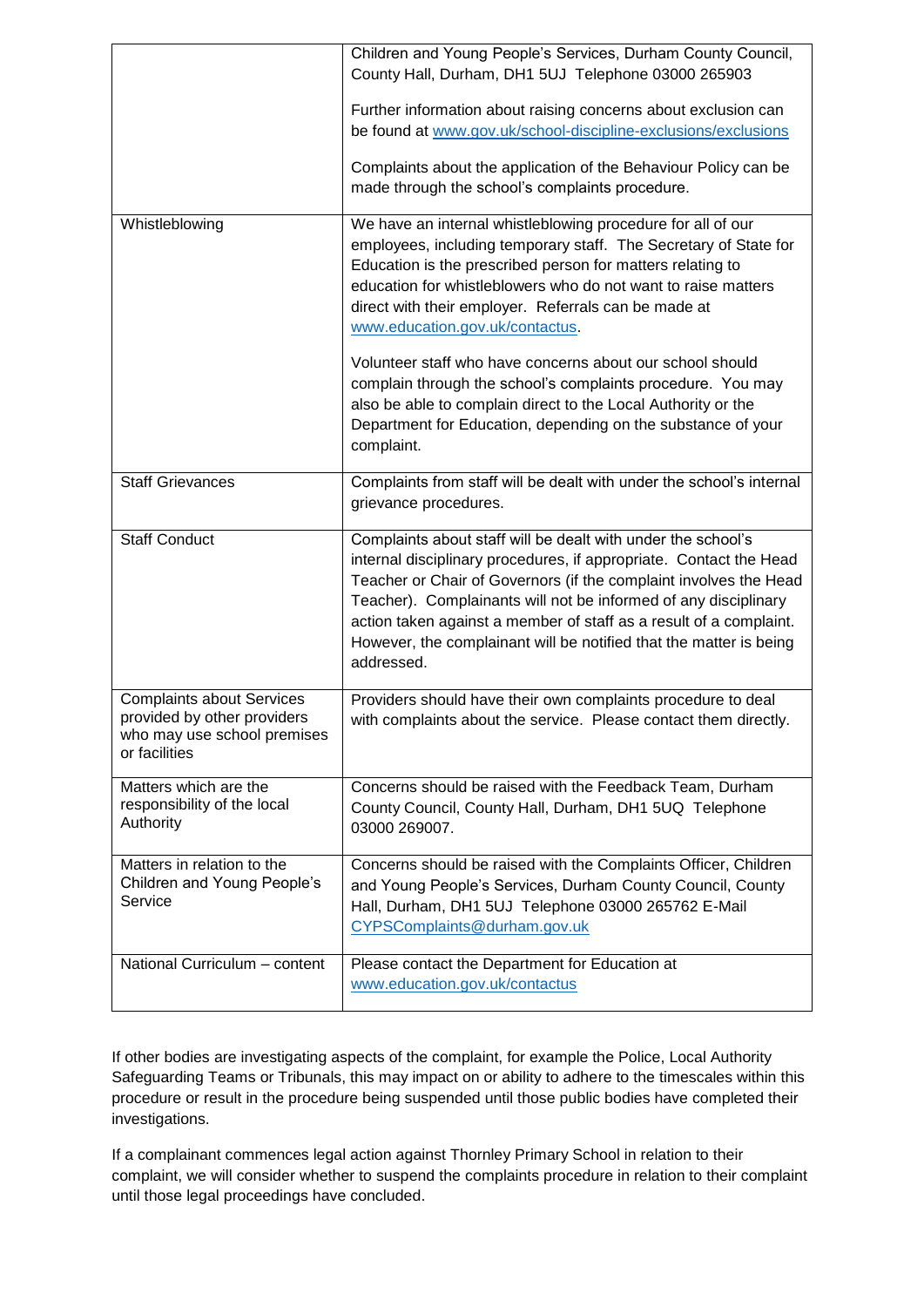#### **Resolving Complaints**

At each stage in the procedure, Thornley Primary School wants to resolve the complaint. If appropriate, we will acknowledge that the complaint is upheld in whole or in part. In addition, we may offer one or more of the following:

- an explanation
- an admission that the situation could have been handled differently or better
- an assurance that we will try to ensure the event complained of will not recur
- an explanation of the steps that have been or will be taken to help ensure that it will not happen again and an indication of the timescales within any changes will be made
- an undertaking to review school policies in light of the complaint
- an apology.

#### **Withdrawal of a Complaint**

If a complainant would like to withdraw their complaint, we will ask them to confirm this in writing.

#### **Stage 1**

Formal complaints must be made to the Head Teacher (unless they are about the Head Teacher), via the School Office. This may be done in person, in writing (preferably on the complaint form), or by telephone. The Head Teacher will record the date the complaint is received and will acknowledge receipt of the complaint in writing (either by letter or e-mail) within 2 school days.

Within this response, the Head Teacher will seek to clarify the nature of the complaint, ask what remains unresolved and what outcome the complainant would like to see. The Head Teacher can consider whether a face to face meeting is the most appropriate way of doing this. Please note the Head Teacher may delegate the investigation to another member of the School's Senior Leadership Team, but not the decision to be taken.

During the investigation of the complaint, the Head Teacher (or investigator) will:

- if necessary, interview those involved in the matter and/or those complained of, allowing them to be accompanied if they wish
- keep a written record of any meetings/interviews in relation to their investigation

At the conclusion of their investigation, the Head Teacher will provide a formal written response within 15 school days of the date of receipt of the complaint. If the Head Teacher is unable to meet the deadline, they will provide the complainant with an update and revised response date.

The response will detail any actions taken to investigate the complaint and provide a full explanation of the decision made and the reason(s) for it. Where appropriate, it will include details of actions Thornley primary School will take to resolve the complaint.

The Head Teacher will advise the complainant of how to escalate the complaint should they remain dissatisfied with the outcome of Stage 1.

If the complaint is regarding the Head Teacher, or a member of the Governing Body (including the Chair or Vice-Chair), a suitably skilled Governor will be appointed to complete all the actions at Stage 1.

Complaints about the Head Teacher must be made to the Chair of Governors either via school, or Education Durham Governance Services, Children and Young People's Services, County Hall, Durham, DH1 5UJ Telephone 03000 262921.

Complaints about a member of the Governing Body must be made to the School and Governor Support Service, Children and Young People's Services, County Hall, Durham, DH1 5UJ Telephone 03000 262921.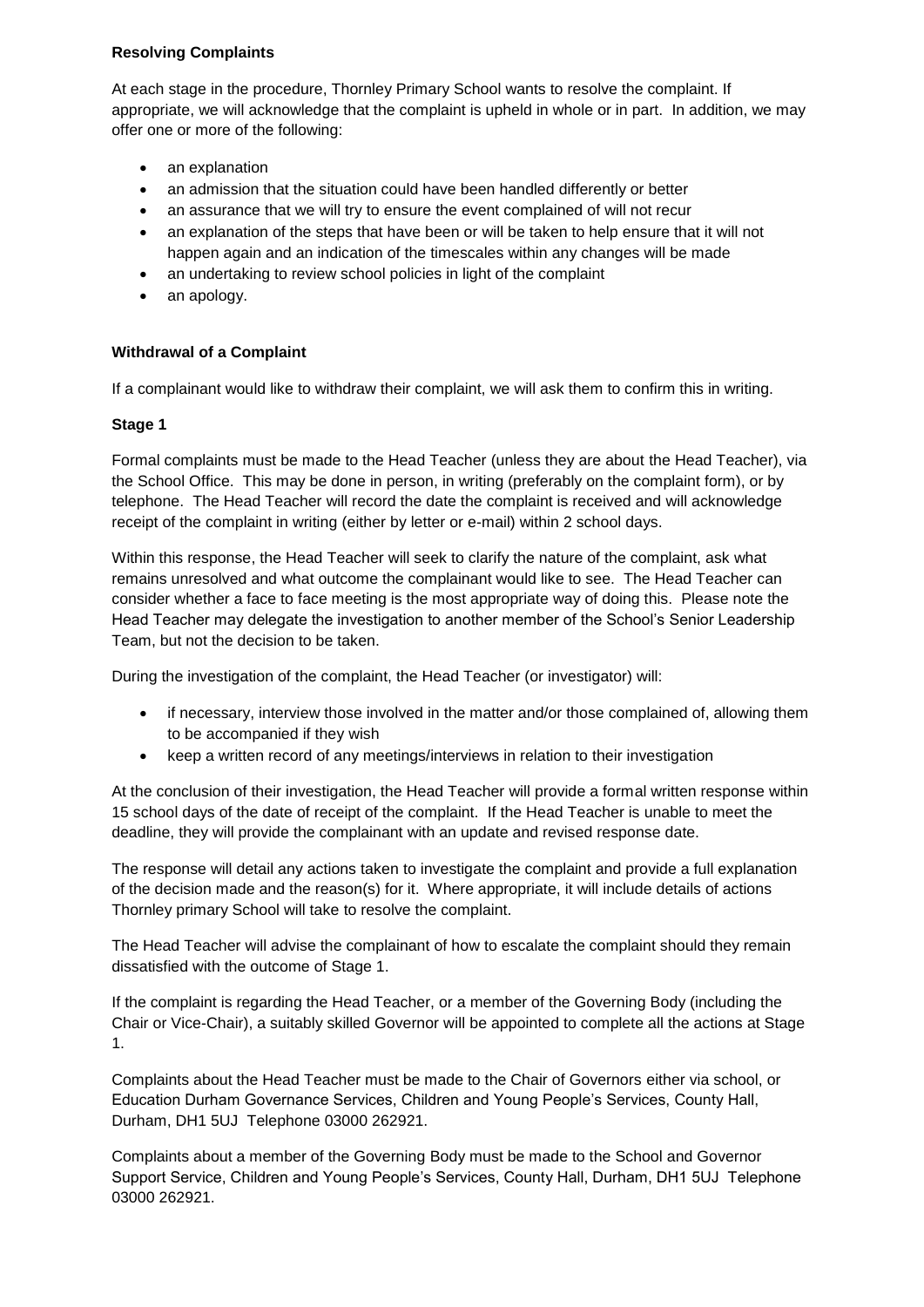If the complaint is:

- jointly about the Chair and Vice Chair or
- the entire Governing Body
- the majority of the Governing Body

Stage 1 will be considered by an independent Investigator appointed by the Governing Body. At the conclusion of their investigation, the independent Investigator will provide a formal written response.

#### **Stage 2**

If the complainant is dissatisfied with the outcome at Stage 1 and wishes to take the matter further, they can escalate the complaint to Stage 2 – a meeting with members of the Governing Body's Complaints Committee. This is the final stage of the complaints procedure.

A request to escalate to Stage 2 must be made to the Clerk to the Governing Body via Education Durham – Governance Services, Children and Young People's Services, Durham County Council, County Hall, Durham, DH1 5UJ, within 10 days of receipt of the Stage 1 response. The Clerk will record the date the complaint is received and acknowledge receipt of the complaint in writing (either by letter or e-mail) within 2 school days. Requests received outside of this time frame will only be considered if exceptional circumstances apply.

The Clerk will write to the complainant to inform them of the date of the meeting. They will aim to convene a meeting within 20 school days of receipt of the Stage 2 request. If this is not possible, the Clerk will provide an anticipated date and keep the complainant informed.

If the complainant rejects the offer of three proposed dates, without good reason, the Clerk will decide when to hold the meeting. It will then proceed in the complainant's absence on the basis of written submissions from both parties.

The Complaints Committee will consist of at least three Governors with no prior involvement or knowledge of the complaint. If there are fewer than three Governors available from Thornley Primary School available, the Clerk will source any additional, independent Governors through another local School or through the Governor Support Team, in order to make up the committee. Alternatively, an entirely independent committee may be convened to hear the complaint at Stage 2.

The committee will decide whether to deal with the complaint by inviting parties to a meeting or through written representations, but in making their decision they will be sensitive to the complainant's needs.

If the complainant is invited to attend the meeting, they may bring someone along to provide support. This can be a relative or a friend. Generally, we do not encourage either party to bring legal representatives to the committee meeting. However, there may be times when legal representation is appropriate. For instance, is a school employee is called as a witness in a complaint meeting, they may wish to be supported by union and/or legal representation.

*Note: Complaints about staff conduct will not generally be handled under this Complaints Procedure. Complainants will be advised that any staff conduct complaints will be considered under staff disciplinary procedures, if appropriate, but outcomes will not be shared with them.*

Representatives from the media are not permitted to attend.

At least 7 school days before the meeting, the Clerk will:

- confirm and notify the complainant of the date, time and venue of the meeting, ensuring that, if the complainant is invited, the dates are convenient to all parties and that the venue and proceedings are accessible
- request copies of any further written material to be submitted to the Committee in advance of the meeting.

The Committee will not normally accept, as evidence, recordings of conversations that were obtained covertly and without the informed consent of all parties being recorded. The Committee will also not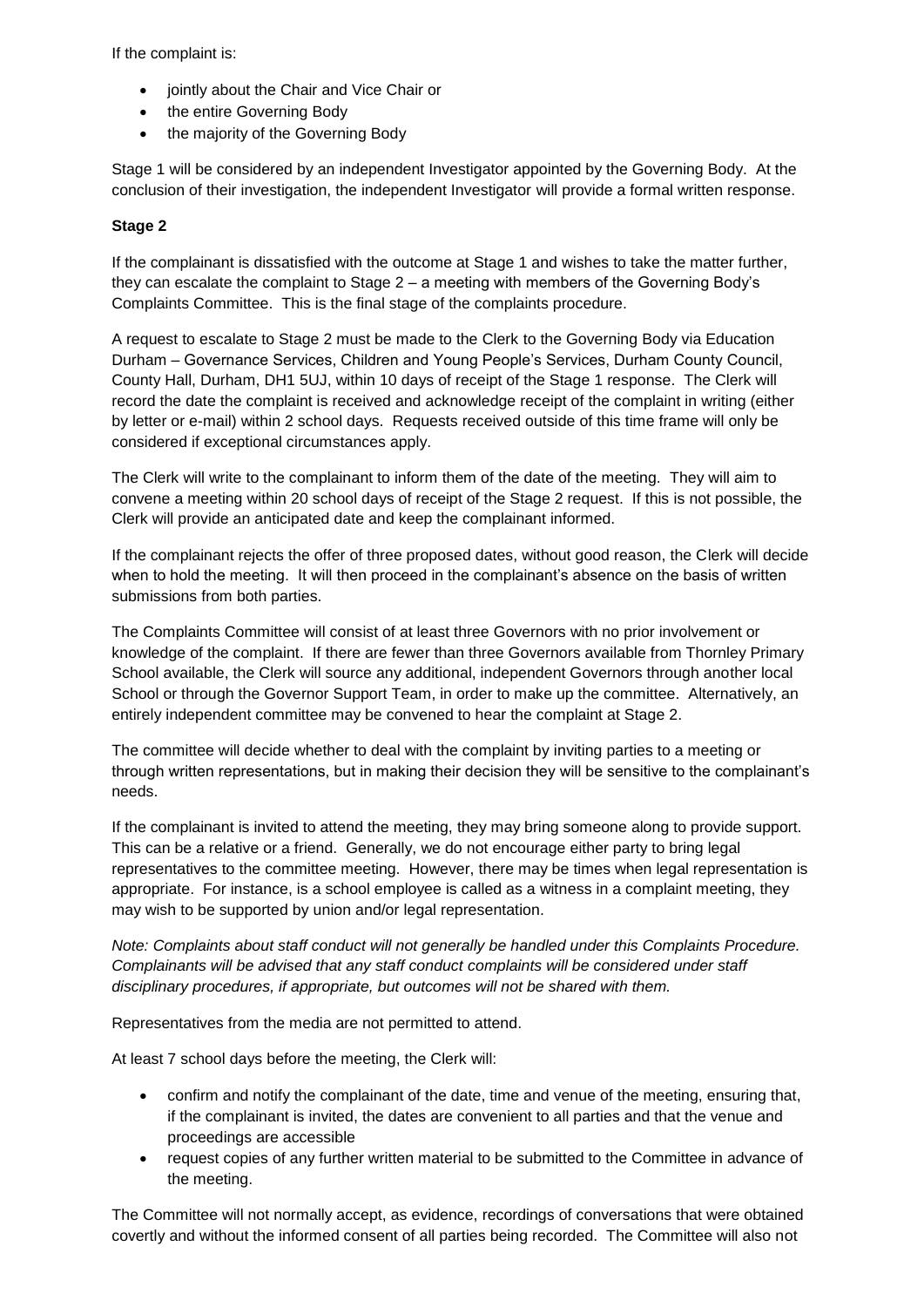review any new complaints at this stage or consider evidence unrelated to the initial complaint to be included. New complaints must be dealt with from Stage 1 of the procedure. The meeting will be held in private. Electronic recordings of meetings or conversations are not normally permitted unless a complainant's own disability or special needs require it. Prior knowledge and consent of all parties attending must be sought before meetings or conversations take place. Consent will be recorded in the minutes of the meeting.

The Committee will consider the complaint and all evidence presented. The Committee can:

- uphold the complaint in whole or in part
- dismiss the complaint in whole or part

If the complaint is upheld in whole or part, the Committee will:

- decide on the appropriate action to be taken to resolve the complaint
- where appropriate, recommend changes to the school's systems or procedures to prevent similar issues in the future.

The Chair of the Committee will provide the Complainant and Thornley Primary School with a full explanation of their decision and the reason(s) for it, in writing, within 5 school days. The letter to the Complainant will include details of how to contact the Department for Education if they are dissatisfied with the way their complaint has been handled.

#### **Next Steps**

If the Complainant believes the School did not handle their complaint in accordance with the published complaints procedure or they acted unlawfully or unreasonably in the exercise of their duties under education law, they can contact the Department for Education after they have completed Stage 2.

The Department for Education will not normally reinvestigate the substance of complaints or overturn any decisions made by Thornley Primary School. They will consider whether Thornley Primary School has adhered to education legislation and any statutory policies connected with the complaint. The Complainant can refer their complaint to the Department for Education online at: [www.education.gov.uk/contactus,](http://www.education.gov.uk/contactus) by telephone on 0370 000 22 88 or in writing to:

Department for Education Piccadilly Gate Store Street Manchester M1 2WD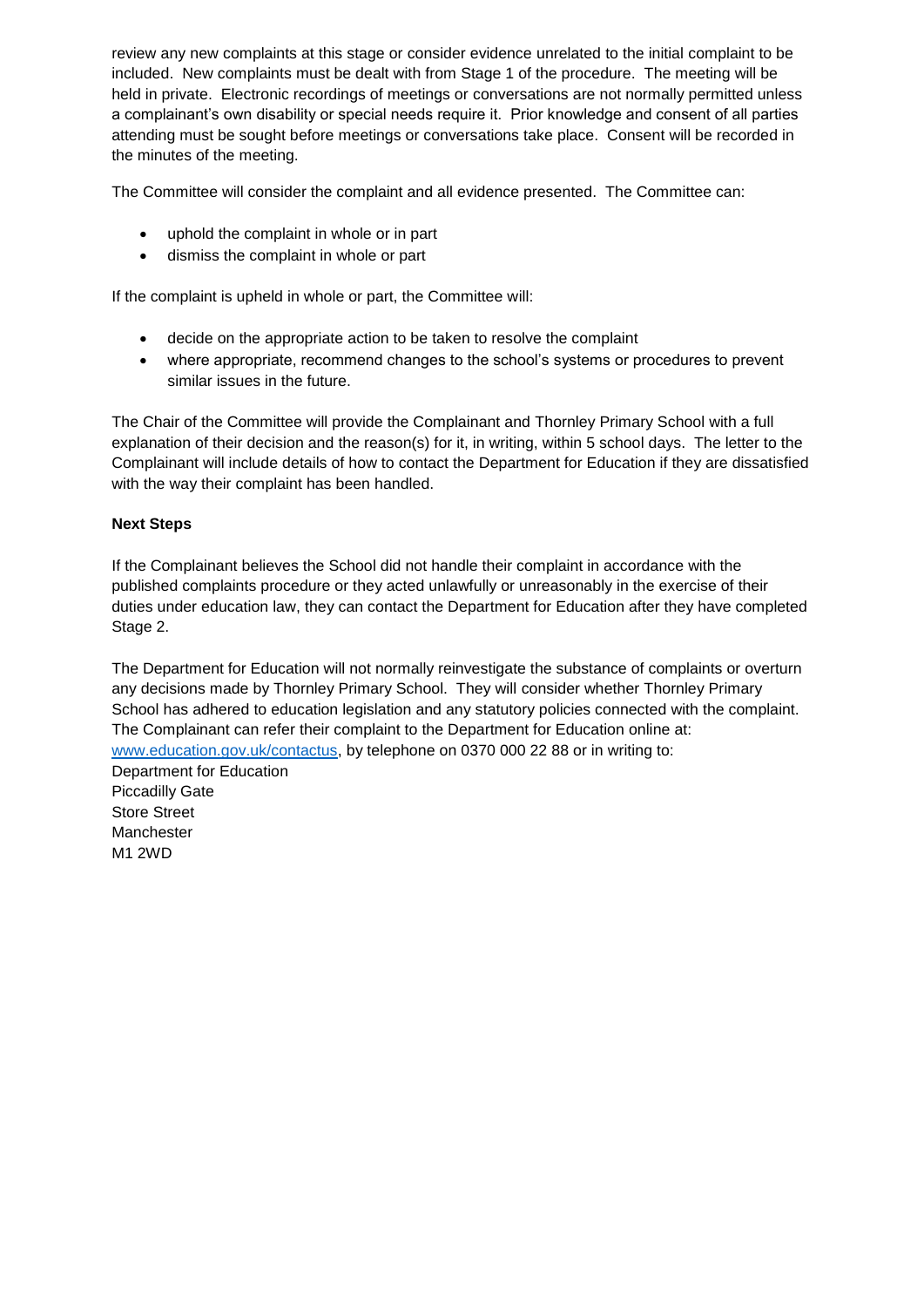

#### **Complaint Form**

Please complete and return to the Head Teacher/Clerk to the Governing Body (as appropriate) who will acknowledge receipt an explain what action will be taken.

### **Your name: Pupils name (if relevant): Your relationship to the pupil (if relevant): Address: Post Code: Daytime telephone number: Evening telephone number: E-Mail address: Please give details of your complaint, including whether you have spoken to anybody at the school about it.**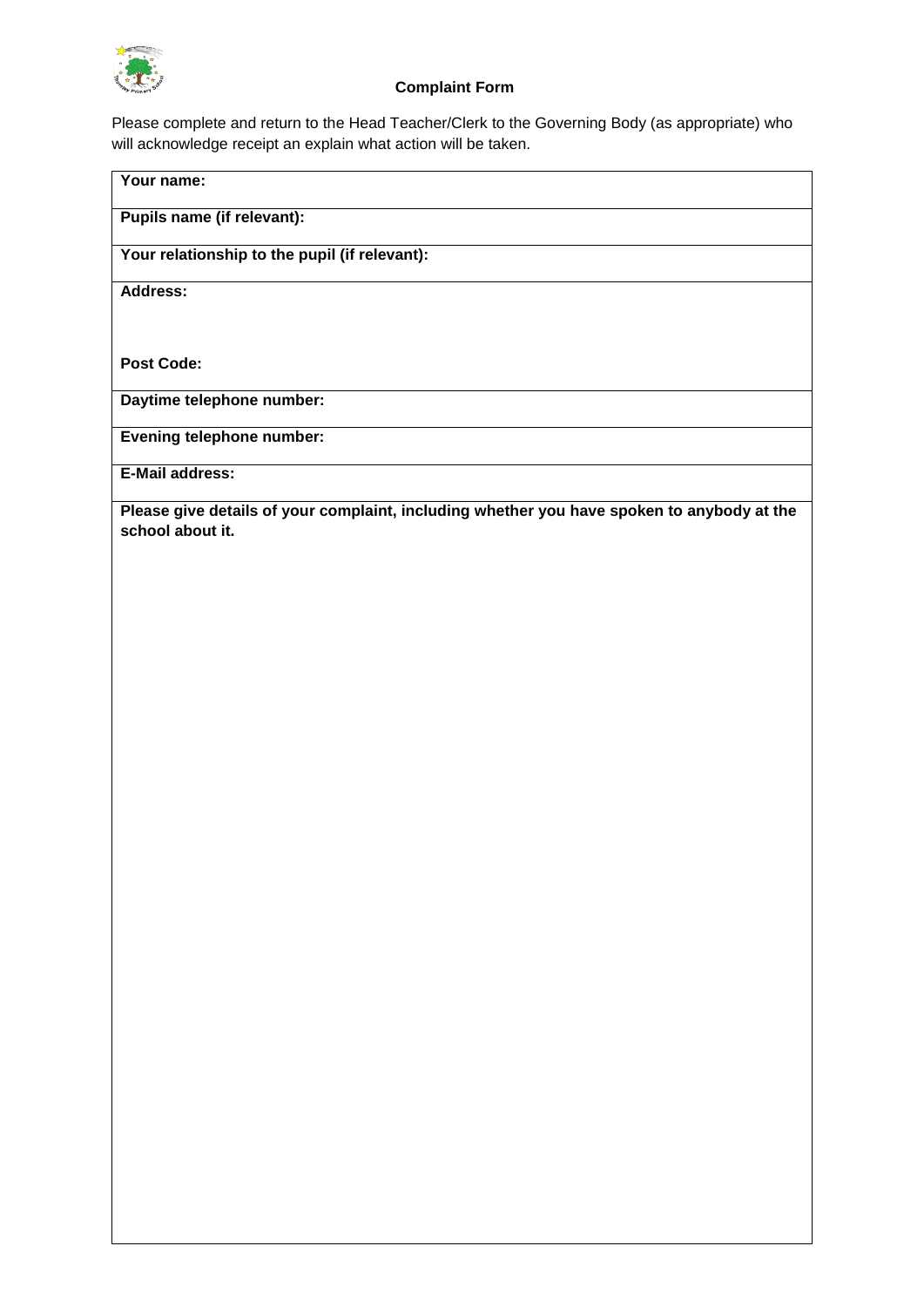| What actions do you feel might resolve the problem at this stage? |
|-------------------------------------------------------------------|
|                                                                   |
|                                                                   |
|                                                                   |
|                                                                   |
|                                                                   |
|                                                                   |
|                                                                   |
|                                                                   |
|                                                                   |
|                                                                   |
|                                                                   |
|                                                                   |
|                                                                   |
|                                                                   |
|                                                                   |
|                                                                   |
|                                                                   |
|                                                                   |
|                                                                   |
| Are you attaching any paperwork? If so, please give details.      |
|                                                                   |
|                                                                   |
|                                                                   |
|                                                                   |
|                                                                   |
|                                                                   |
|                                                                   |
|                                                                   |
|                                                                   |
|                                                                   |
|                                                                   |
|                                                                   |
|                                                                   |
|                                                                   |
|                                                                   |
|                                                                   |
|                                                                   |
| Signature:                                                        |
|                                                                   |
| Date:                                                             |
| <b>Official use:</b>                                              |
|                                                                   |
| Date acknowledgement sent:                                        |
| By who:                                                           |
|                                                                   |
| <b>Complaint referred to:</b>                                     |
| Date:                                                             |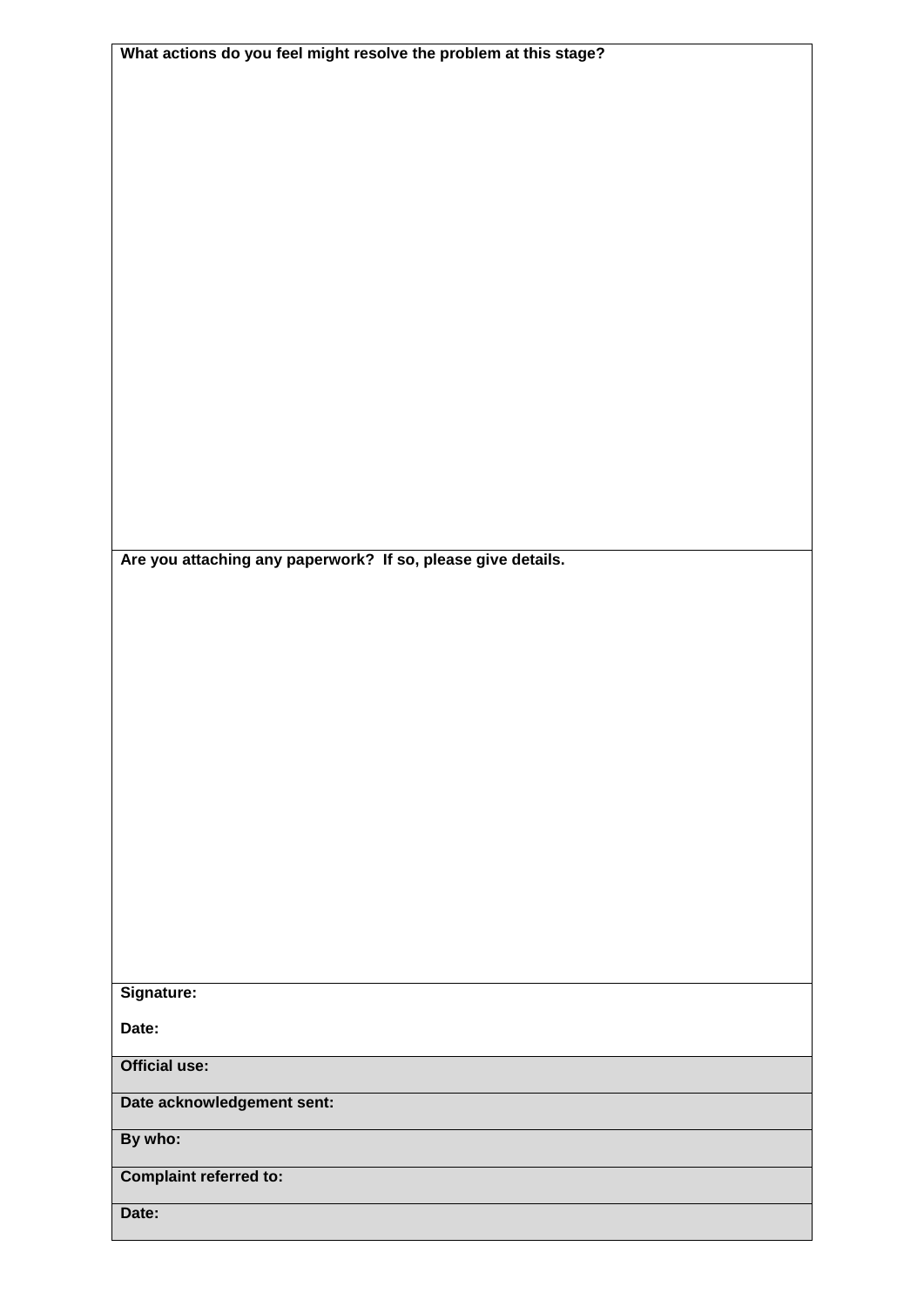#### **Roles and Responsibilities**

#### **Complainant**

The complainant will receive a more effective response to the complaint if they:

- explain the complaint in full as early as possible
- co-operate with the school in seeking a solution to the complaint
- respond promptly to requests for information or meetings or in agreeing the details of the complaint
- ask for assistance as needed
- treat all those involved in the complaint with respect
- refrain from publicising the details of their complaint on social media and respect confidentiality.

#### **Investigator**

The investigator's role is to establish the facts relevant to the complaint by:

- providing a comprehensive, open, transparent and fair consideration of the complaint through:
	- o sensitive and thorough interviewing of the complainant to establish what has happened and who has been involved
	- o interviewing staff and children/young people and other people relevant to the complaint
	- o consideration of records and other relevant information
	- o analysing information
- liaising with the complainant and the complaints co-ordinator as appropriate to clarify what the complainant feels would put things right.

The investigator should:

- conduct interviews with an open mind and be prepared to persist in the questioning
- keep notes of interviews or arrange for an independent note taker to record minutes of the meeting
- ensure that any papers produced during the investigation are kept securely pending any appeal
- be mindful of the timescale to respond
- prepare a comprehensive report for the Head Teacher or complaints committee that sets out the facts, identifies solutions and recommends courses of action to resolve problems.

The Head Teacher or complaints committee will then determine whether to uphold or dismiss the complaint and communicate that decision to the complainant, providing the appropriate escalation details.

#### **Complaints Co-ordinator** (this could be the Head Teacher)

The Complaints Co-ordinator should:

- ensure that the complainant is fully updated at each stage of the procedure
- liaise with staff members, Head Teacher, Chair of Governors, Clerk and LAs (if appropriate) to ensure the smooth running of the complaints procedure
- be aware of issues regarding:
	- o sharing third party information
	- o additional support. This may be needed by complainants when making a complaint including interpretation support or where the complainant is a child or young person
- keep records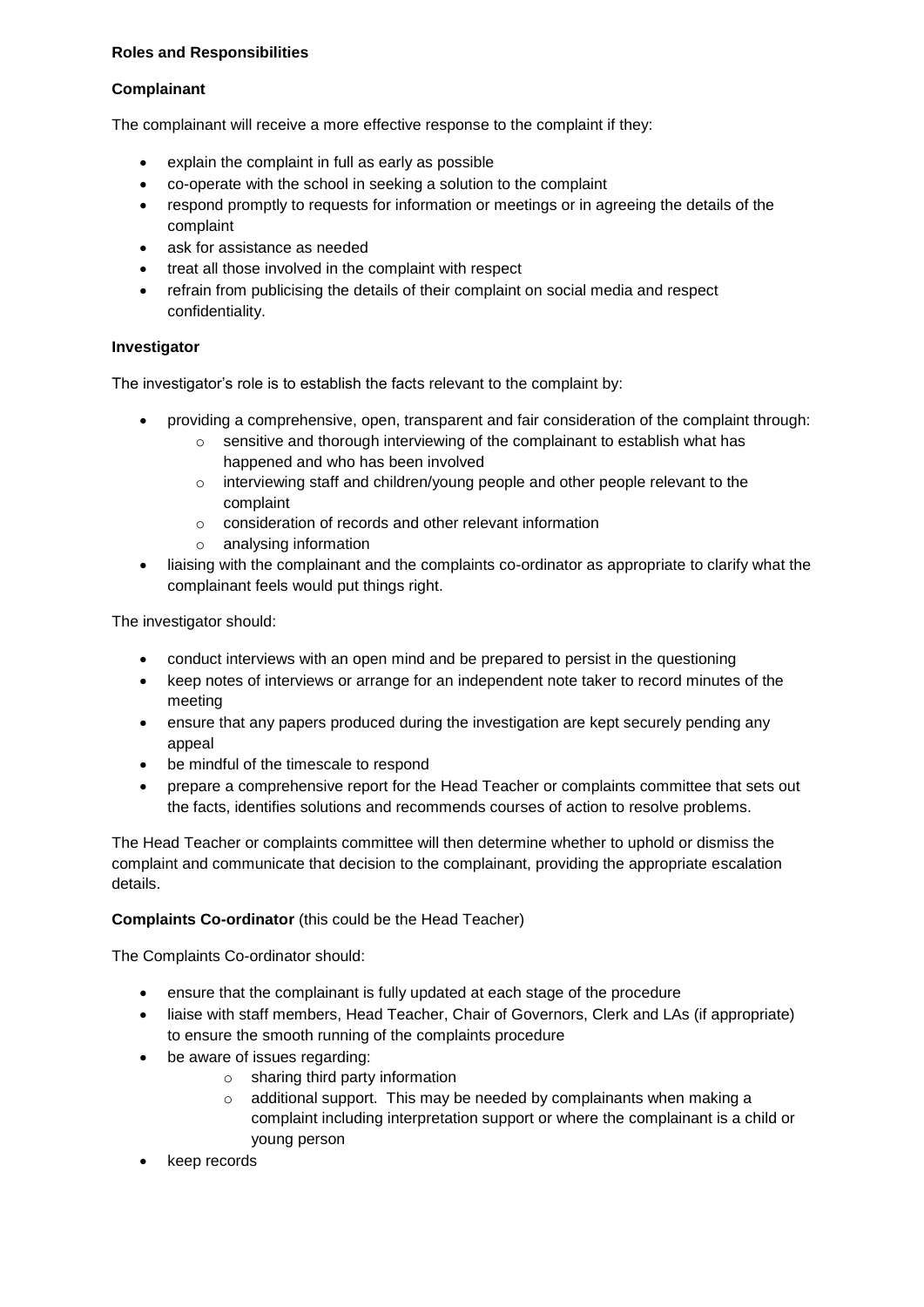#### **Clerk to the Governing Body**

The Clerk is the contact point for the complainant and the committee and should:

- ensure that all people involved in the complaint procedure are aware of the legal rights and duties, including any under legislation relating to school complaints, education law, the Equality Act 2010, the Freedom of Information Act 2000, the Data Protection Act (DPA) 2018 and the General Data Protection Regulations (GDPR)
- set the date, time and venue of the meeting, ensuring that the dates are convenient to all parties (if they are invited to attend) and that the venue and proceedings are accessible
- collate any written material relevant to the complaint (for example; stage 1 paperwork, school and complainant submissions) and send it to the parties in advance of the meeting within an agreed timescale
- record the proceedings
- circulate the minutes of the meeting
- notify all parties of the committee's decision

#### **Committee Chair**

The Committee's Chair, who is nominated in advance of the complaint meeting, should ensure that:

- both parties are asked (via the Clerk) to provide any additional information relating to the complaint by a specified date in advance of the meeting
- the meeting is conducted in an informal manner, is not adversarial, and that, if all parties are invited to attend, everyone is treated with respect and courtesy
- complainants who may not be used to speaking at such a meeting are put at ease. This is particularly important if the complainant is a child/young person
- the remit of the committee is explained to the complainant
- written material is seen by everyone in attendance, provided it does not breach confidentiality or any individual's rights to privacy under the DPA 2018 or GDPR. If a new issues arises it would be useful to give everyone the opportunity to consider and comment upon it; this may require a short adjournment of the meeting
- both the complainant and the school are given the opportunity to make their case and seek clarity, either through written submissions ahead of the meeting or verbally in the meeting itself
- the issues are addressed
- key findings of fact are made
- the committee is open-minded and acts independently
- no member of the committee has an external interest in the outcome of proceedings or any involvement in an earlier stage of the procedure
- the meeting is minuted
- they liaise with the Clerk (and complaints co-ordinator, if the school has one)

#### **Committee Member**

Committee members should be aware that:

- the meeting must be independent and impartial, and should be seen to be so. No governor may sit on the committee if they have had prior involvement in the complaint or in the circumstances surrounding it
- the aim of the meeting should be to resolve the complaint and achieve reconciliation between the school and complainant, we recognise that the complainant might not be satisfied with the outcome if the meeting does not find in their favour. It may only be possible to establish the facts and make recommendations.
- many complainants will feel nervous and inhibited in a formal setting. Parents/carers often feel emotional when discussing an issue that affects their child.
- extra care needs to be taken when the complainant is a child/young person and present during all or part of the meeting. Careful consideration of the atmosphere and proceedings should ensure that the child/young person does not feel intimidated. The committee should respect the views of the child/young person and give them equal consideration to those of